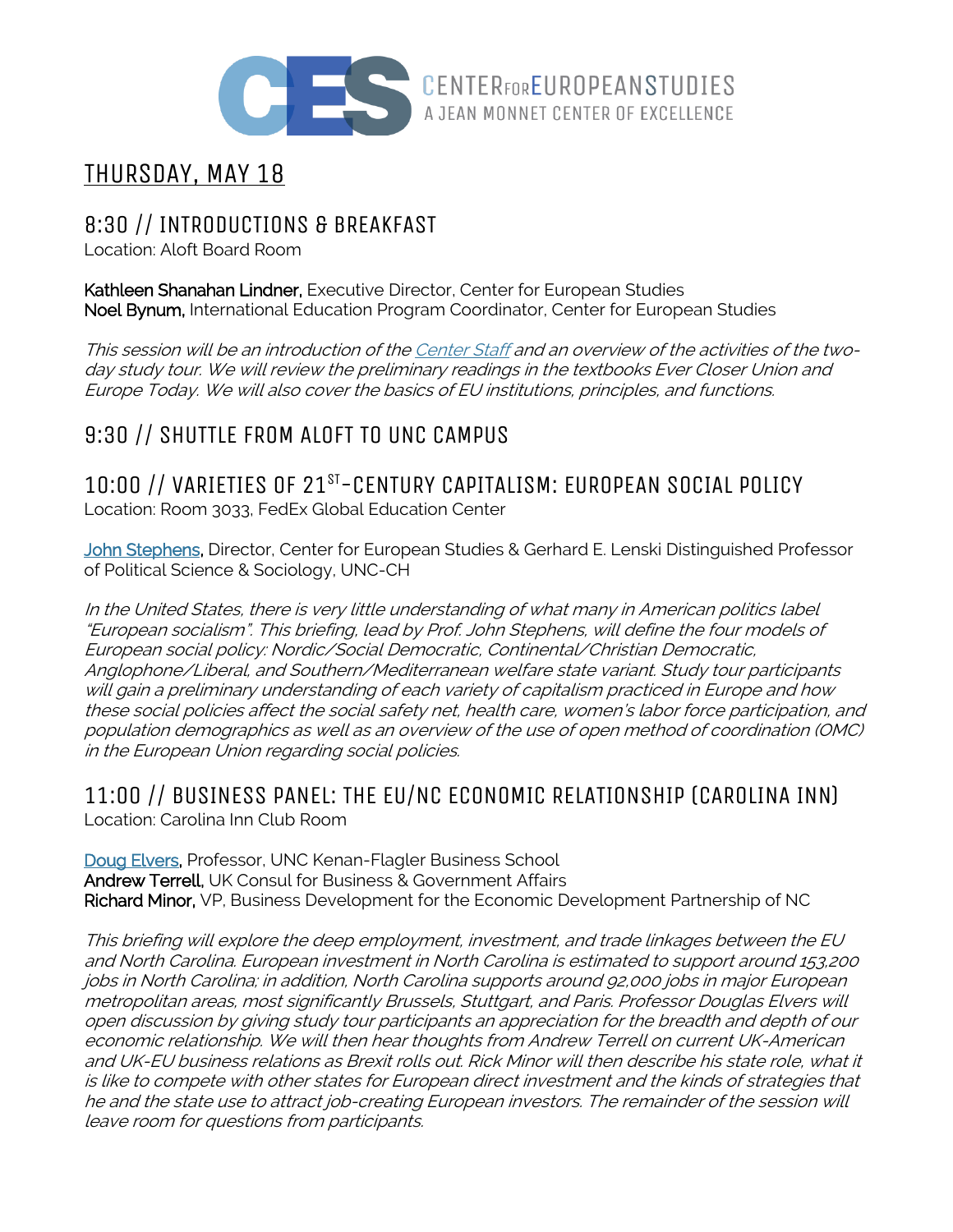# 12:00 // LUNCH @ CAROLINA INN

Location: Carolina Inn Club Room

# 1:15 // THE MAKING OF ECONOMIC POLICY IN THE EUROPEAN UNION

Location: Room 3033, FedEx Global Education Center

### Layna Mosley, Professor of Political Science, UNC-CH

This will give <sup>a</sup> brief overview of economic — trade, fiscal and monetary — policy in the European Union. We will begin with <sup>a</sup> focus on decision-making in the European Union, which highlights the multiple levels (EU-level, national, sub-national) at which government policies are made. We will then focus specifically on (1) trade and investment policies, including <sup>a</sup> short discussion of US-EU economic relations; (2) fiscal (spending and taxation) policy, including some attention to government debt; (3) monetary policy, including the Euro-zone, the European Central Bank, and the southern European debt crisis.

## 2:30 // DISCUSSION & COFFEE BREAK 3:00 // EUROPE'S POSTWAR INTEGRATION: ORIGINS, KEY FIGURES, AND EXPANSION Location: Room 3024, FedEx Global Education Center

Derek Holmgren, Visiting Assistant Professor of History, Wake Forest University

Europe lay in ruins after the Second World War, with millions dead and cities and infrastructure destroyed. Yet, the following decades were marked by miraculous recovery, prosperity, and relative peace within the context of the emergent Cold War. This presentation examines the development of European integration towards the European Union as <sup>a</sup> key element to this postwar success story, ranging from the seemingly modest origins in the European Coal and Steel Community to the establishment of the European Economic Community. It examines key figures in the promotion of this European project along with the growing pains of subsequent expansion.

# 4:00 // GUIDED DISCUSSION

Location: Room 3024, FedEx Global Education Center Derek Holmgren & CES Staff

# 4:30 // TRAVEL TO VARSITY THEATRE 5:00 // DINNER AND A MOVIE: EU BORDERS AND THE AFRICAN DIASPORA

Michelle Eley, Assistant Professor of German Studies, North Carolina State University

In the past ten years, interest in the intersection between European studies and African Diaspora Studies has increased dramatically. Dr. Eley will lead <sup>a</sup> film viewing of Otomo and discussion that will highlight how encounters between Europe and the African Diaspora complicate the notions of race, nation, identity, and belonging in the 20th and 21st centuries. This activity will encourage our study tour participants to think about the legacies of lesser known aspects of European colonial history, and to reflect on the variety of cultures and backgrounds of today's European residents. Furthermore, the film viewing gives participants an example of how to use film in the classroom.

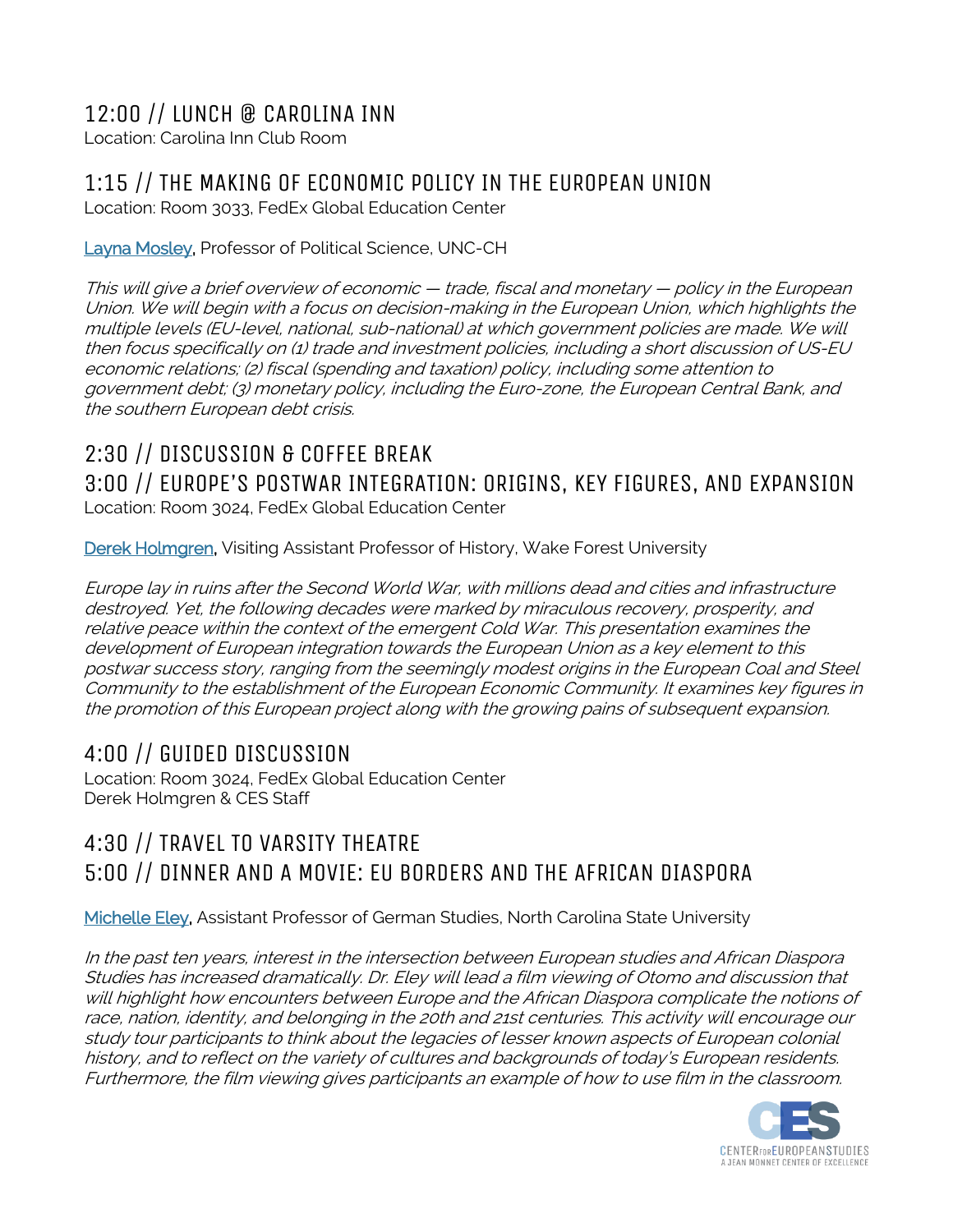# FRIDAY, MAY 19

## 8:15 // TRANSATLANTIC ENERGY & SUSTAINABILITY

Location: Room 3024, FedEx Global Education Center

### Greg Gangi, Associate Director for Education, UNC Chapel Hill

North Carolina has one of the strongest commitments in the Southeast U.S. to growing and sustaining <sup>a</sup> green energy economy. This effort is supported by investment in our state from <sup>a</sup> number of European companies, including <sup>a</sup> large representation of German energy companies such as Siemans Energy, Schenider Electric, Elster Electric and the Irish the Eaton Corporation. Dr. Gangi will provide <sup>a</sup> briefing to educate study tour participants on the European Union's efforts to introduce policies and initiatives encouraging the development of green technology and sustainable consumption and the local economic impact of these industries. In addition to highlighting collaborative efforts, he will compare different societal approaches to conservation and energy policy between Europe and the United States and look at how citizens of each tend to define their relationship with the environment.

### 9:30 // CENTRAL & EASTERN EUROPEAN IDENTITY

Location: Room 3024, FedEx Global Education Center

Chad Bryant, Associate Professor and Director of Graduate Studies, UNC History Department

Dr. Bryant will address Poland and the influence of WWII and the Cold War on Eastern European accession to the European Union, and the question: "How do East-Central Europeans understand their place in Europe, the European Union, and European history, today?" The briefing will also address current events in the region, specifically the refugee crisis. The session will discuss how the barbed wires along the Hungarian borders, and refusals to accept large numbers of refugees in the Czech Republic and Poland, might reflect notions of nationalism, politics, and "Europeanness" cultivated over the last two centuries.

### 10:45 // ACKLAND ART MUSEUM

**Jenny Marvel, Head of School and Community Programs** 

This site visit will showcase the relevance and diversity art in contemporary Europe and use art <sup>a</sup> showcase to present contemporary and historical perceptions of European identity.

# 11:45 // LUNCH & DISCUSSION

Location: Mediterranean Deli

Participants will enjoy Greek and Mediterranean food at this local establishment. Staff of the deli will also share their community involvement and impact with refugees and other charities.